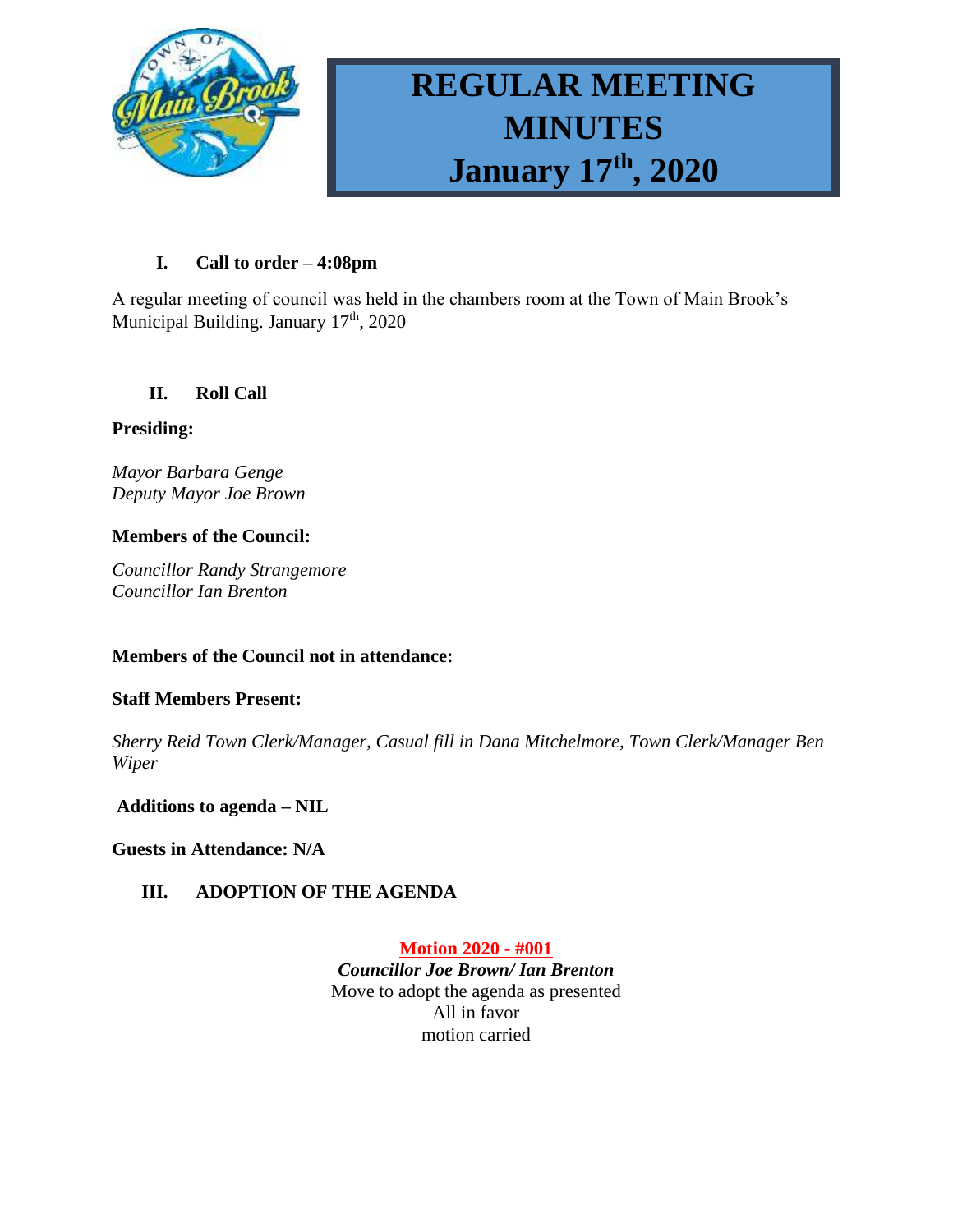# **IV. ADOPTION OF THE MINUTES**

#### **Motion 2020 - #002**

*Deputy Mayor Joe Brown/ Randy Strangemore* Move to adopt and sign the meeting minutes of December  $11<sup>th</sup>$ , 2019 as presented All in favor Motion Carried and Signed

# **V. BUSINESS ARISING**

• **Audit** – Town Clerk Manager Wiper went over the audited fees with council members. M. Genge inquired about a fixed price and TCM Wiper explained in further detail the payment schedule and extra fees if extra work is required. The 2019 Audit from White & Abbott will cost 6750+HST. TCM Wiper also informed council that the auditor would like the 2018 bill paid for before release of the 2019 audit.

#### **Resolution 2020 - #003**

#### **Councillor Ian Brenton/Councillor Randy Strangemore**

Be it resolved that the Town Council of Main Brook appoint White & Abbott to do the Financial Annual Audit for 2019 for \$6750+HST basic rate and any extra work would cost \$125 per hour. As well, payment of 2018 audit of \$5000 would be paid over 3 payments by the end of March

#### All in favor Motion Carried

• **Fulltime/Part Time Clerk** – TCM Wiper gave an update regarding increase in wages and having the office open from Monday – Friday, whereas there will be a total of 60 hours which will be split between the 2 Town Clerk/Manager's. As well, TCM Wiper went over the remaining wage subsidy hours for Ms. Mitchelmore and the benefit to the extra funding associated with the extended program.

## **Motion 2020- #004**

# **(Mayor Genge vacates seat)**

#### **Councillor Randy Strangemore/Mayor Barbara Genge**

Fulltime/part time town clerk/manager 60 hours in total both Dana and sherry agreed They would work 30 hours each having the office open Monday-Friday 8:30 – 5pm. Sherry Reid would work Monday -Thursday 8:30 – 5pm, Dana Mitchelmore would work Tuesday-Friday

All in favor Motion Carried

• **Special Assistance Fund** – Members of council discussed the damages that occurred during a tidal surge in the town that left major damages/debris throughout the community. In order for these damages to be resolved, council would need the assistance of funding through the special assistance fund. All members agreed to apply for funding.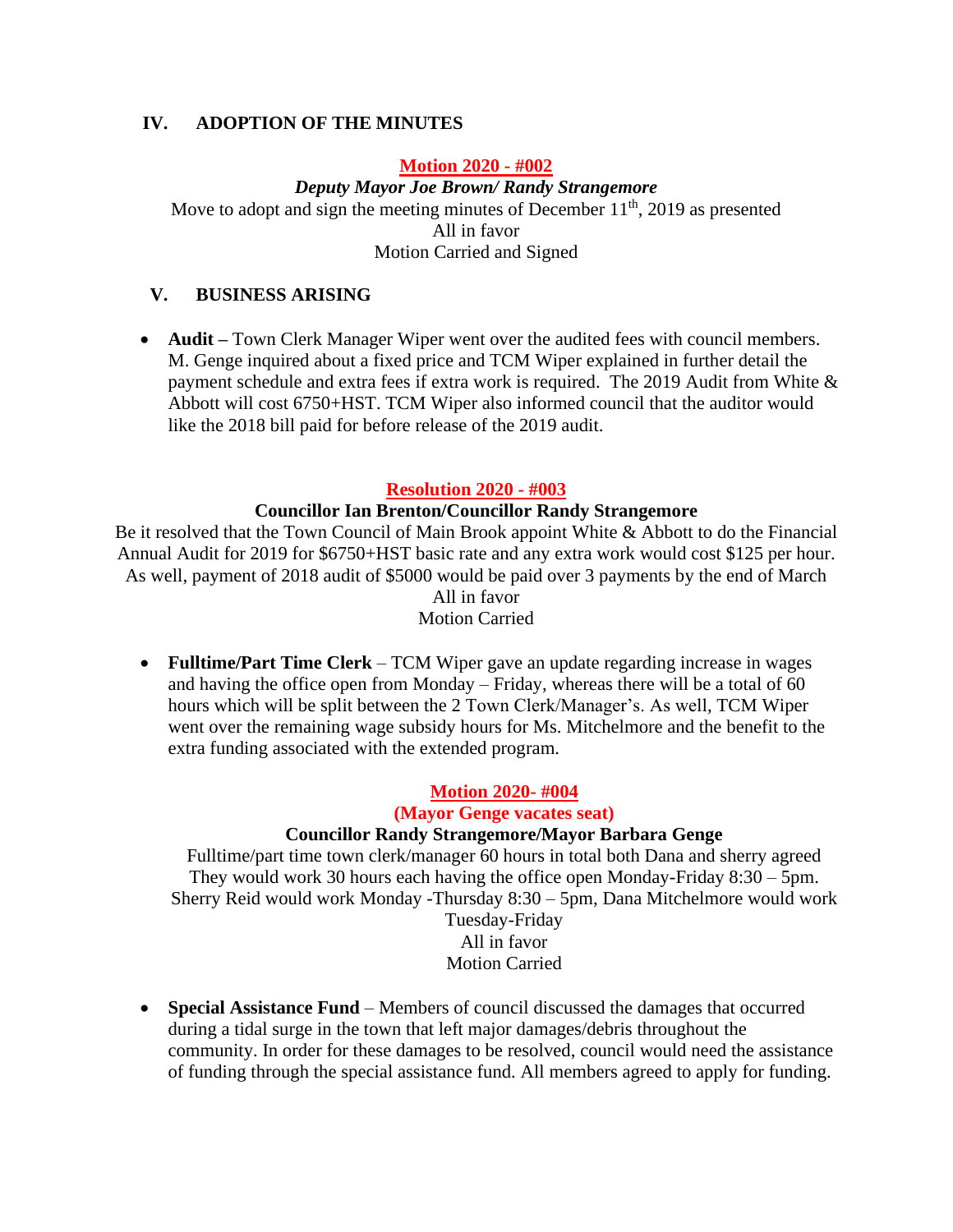#### **Motion 2020- #005**

**(Mayor vacates seat)**

#### **Mayor Barbara Genge/Councillor Ian Brenton**

Moved to approve the Town apply for the Special Assistance Grant and spend \$19,032.50 for their 10% portion of the Special Assistance Grant towards the total cost of \$165,500+HST for the clean up of the damages during the tidal waves. All in favor Motion Carried

- **Community Garden** TCM Wiper informed members of council that Ms. Gillard has recommended a design and pricing for the garden boxes. As well, there will be 6-8 boxes including assembly made and they will be priced within the budget.
- **Municipal Capital Works Update** TCM Wiper gave a brief update of his correspondence with Engineer Mike Gorman. Mr. Gorman explained that all the paperwork for the \$200,000 has been submitted and funding will be released as invoices are submitted for the scope of work completed.
- **Muster Station** Council members discussed the importance of being prepared in case of an emergency. The town needs to find a suitable place to use for a muster station where community members can go if a state of emergency is called within the town. Deputy Mayor Brown offered to check with the school board to see if the school could be used for this purpose. Members also talked about erecting a sign to place on the building so everyone knows where to go during an emergency situation and to have an information session with the residents of Main Brook to talk about the mustered station.

## **Motion 2020 - #006**

**Councillor Ian Brenton/Councillor Randy Strangemore** Moved to have a sign made for a muster station All in favor Motion Carried

- **Age Friendly** TCM Wiper gave an update on the project and spoke briefly of the information he will be gathering from seniors to see how he can benefit them in the future and make the community more user friendly to them.
- **Trio for Employee Benefits** TCM Wiper discussed employee benefits with council members and will gather more information to present to council for next meeting.

## **VI. NEW BUSINESS**

• **PMA 2020 Convention, Core Training and Mentorship –** TCM Reid and TCM Wiper spoke briefly about the upcoming convention and training offered by the PMA. Council agreed that training was important for all staff and approved training.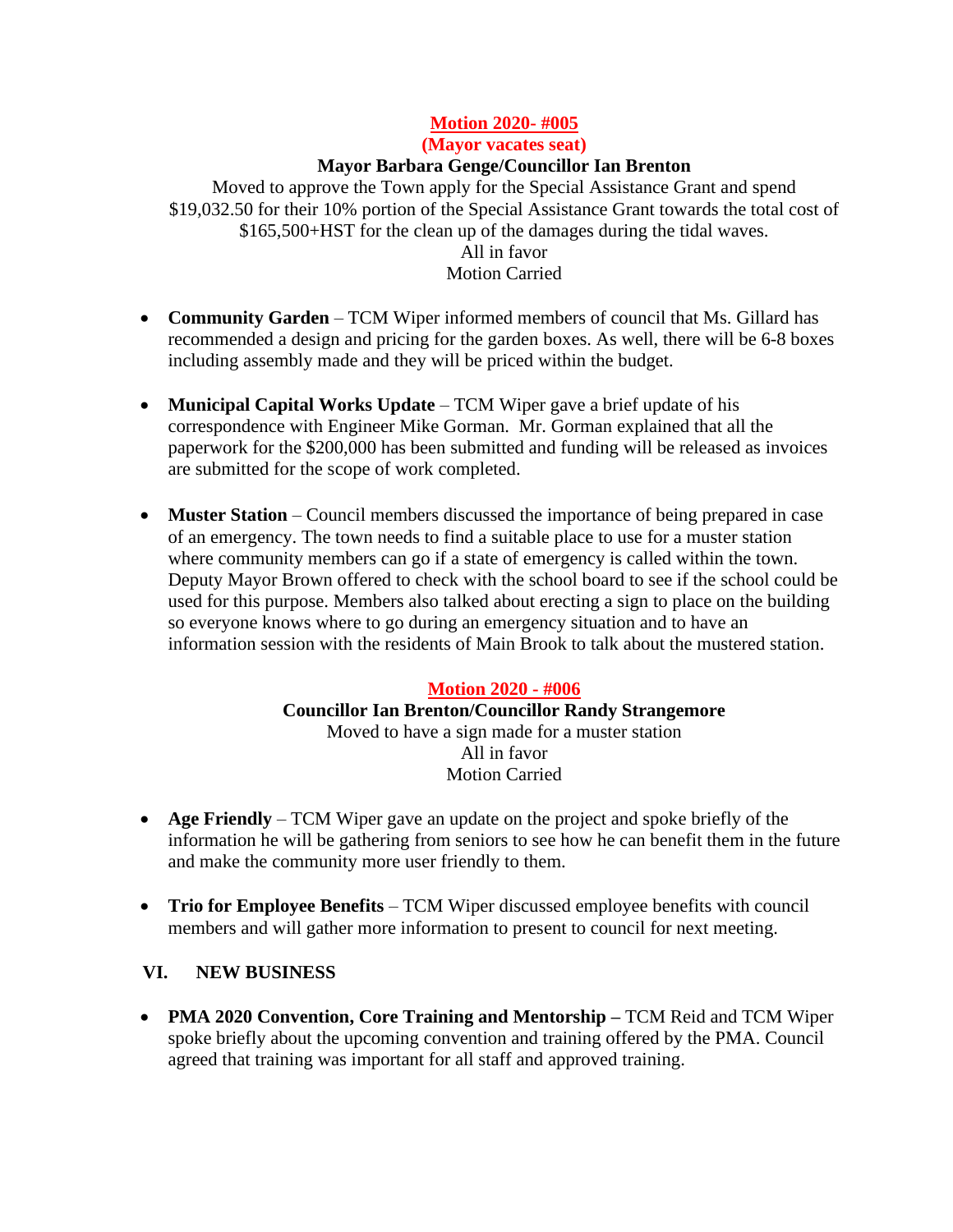#### **Motion 2020- #007 (Mayor Vacates Seat)**

#### **Councillor Ian Brenton/Mayor Barb Genge**

PMA training/ mentor program job shadowing for Dana with other town offices Mangers. PMA annual convention in Gander June 17-19, 2020 both Sherry Reid, Dana Mitchelmore will attend PMA core training when a course comes up Dana will be attending All in Favor Motion carried

**Scotiabank Signing Authority** – Council reviewed all the documents & signed as presented regarding all bank accounts, the following changes were made as Ben and Dana will be added to all accounts and Anne will be removed.

#### **Motion 2020 - #008**

**(Mayor vacates seat)**

#### **Mayor Barbara Genge/Councillor Randy Strangemore**

Moved to sign the resolution to borrow documents for \$15,000 overdraft protection and the resolution to borrow \$5000 for visa.

> All in favor Motion Carried

#### **Motion 2020 - #009**

**(Mayor vacates seat)**

#### **Mayor Barbara Genge/Councillor Randy Strangemore**

Moved that the Town Council of Main Brook remove Anne Pilgrim from all Town's Scotia Bank Accounts and add the following individuals as signing officers. Town Clerk/Manager Ben Wiper & Dana Mitchelmore.

All in favor Motion Carried

• **2020 Tax Structure** – Ben went over the changes to the tax structure with council members and all agreed to the changes and approved the tax structure for 2020, tax structure will be attached for reference to the minutes. Deputy Mayor declared conflict due to being principal of the school and it being a monetary topic, and will abstain from motion for this reason.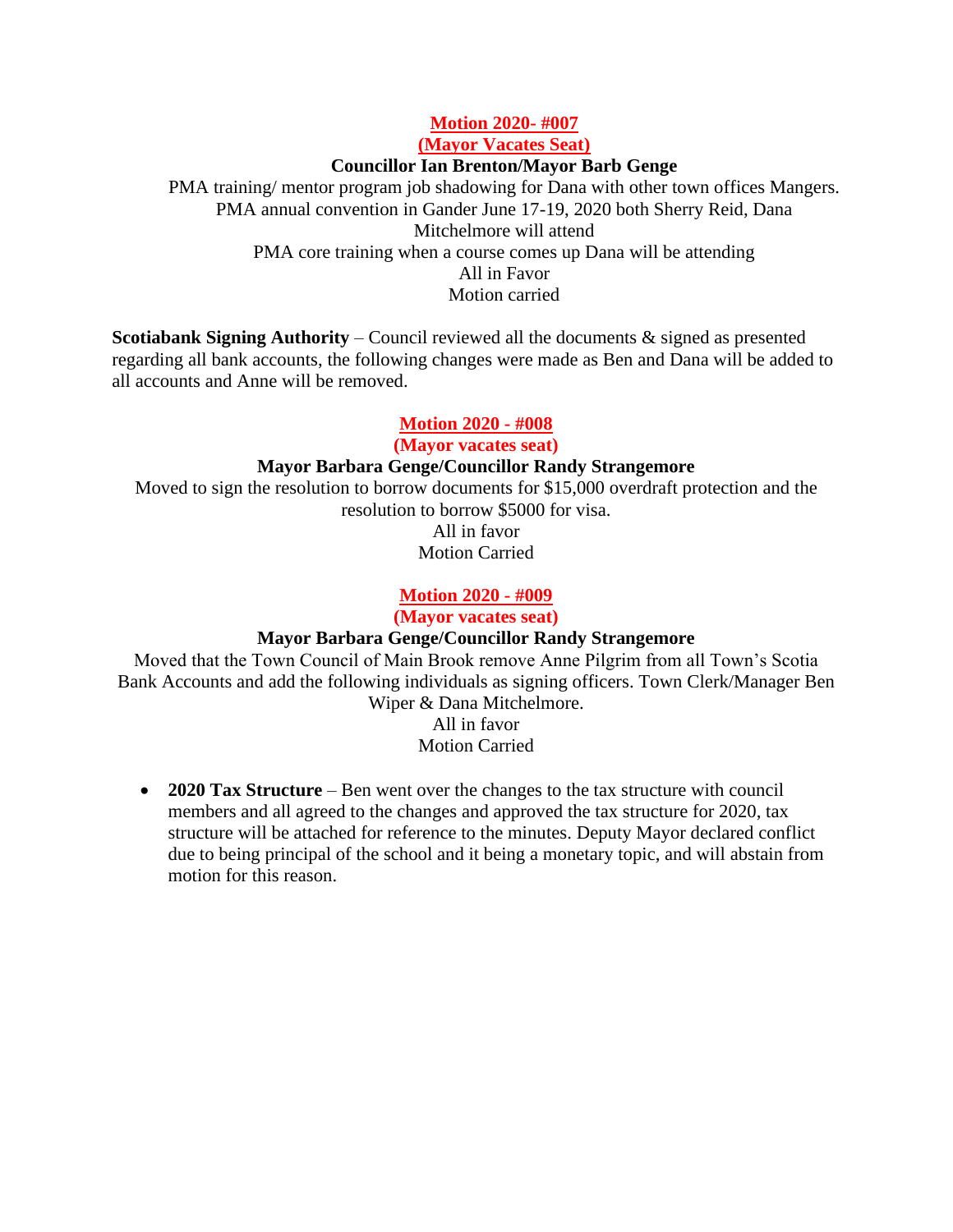#### **Motion 2020 - #010**

**Councillor Ian Brenton/Councillor Randy Strangemore** Be it resolved that the following changes to the 2020 tax structure be made for the 2020 Municipal Taxes **Residential Water Tax from \$240 to \$265, WS Tax from \$365 to \$390**

**Commercial Water Tax from \$365 to \$390, WS Tax from \$420 to \$490 Water Hook up fee from \$300(min) to \$500 (min) WS Tax for Fish plant from \$1750 to \$2750 School WS Tax from \$420 to \$960 Park WS Tax from \$240 to \$960 3 in favor 1 abstained 0 against**

**Motion Carried**

• **Payroll Direct Deposit/Interac** – Ben presented the option to use direct deposit for payroll as well as install an interac for another way to pay taxes which will be beneficial for those not living in town to pay by credit card and also convenient to those who don't have a way to write checks. Council requested that Ben shop around for best cost option.

# **Motion 2020 - #011**

**(Mayor vacates seat)**

#### **Mayor Barbara Genge /Councillor Ian Brenton**

Moved to approve paying no more than \$55/month for Direct deposit for payroll,  $\&$ interact/debit machine for town office All in Favor Motion Carried

- **Canada Post Back Taxes** Ben informed council members that he has been talking with the Town of St. Anthony Town Manager and has learned that the Town can get back taxes from federal buildings within the town.
- **Road on Pilgrims Avenue** Members of council were informed that snow clearing on one of the roads have not been plowed due to a resident blocking off access to it. Council discussed the safety issues around this matter as well as the right of way by council as this is council property. Council requested that TCM Reid write a letter to the resident to remove the barricade immediately.

## **Motion 2020 - #012**

#### **Deputy Mayor Joseph Brown/Councillor Ian Brenton**

Moved to write a letter to resident to remove the barricade on Pilgrim's Avenue that is blocking an access road. All in favor Motion Carried

## **V11. RECREATION COMMITTEE**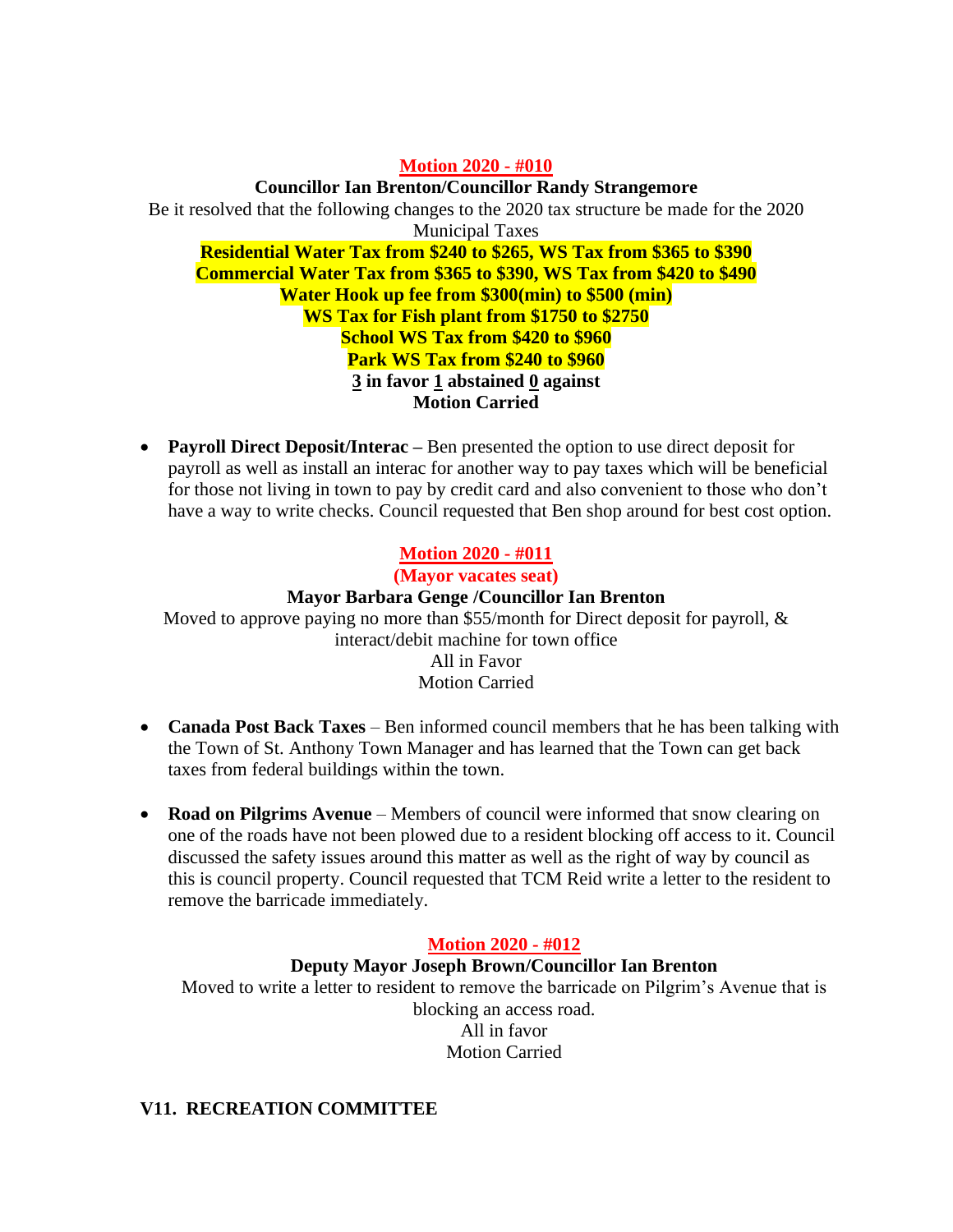• Council discussed their concerns with the low number of members on the recreation committee and have requested that TCM Reid write a letter to the committee inviting them to the next regular council meeting on February 11, 2020 to discuss ways to recruit new members.

## **V111. FINANCE REPORT**

• **Bills were presented to council for review.**

**Motion 2020 - #013 Deputy Mayor Joseph Brown/Councillor Ian Brenton** Moved to pay the bills as presented All in favor Motion Carried

**Call to Close:** 

**Motion 2020 - #014**

**(Mayor vacates chair) Mayor Barbara Genge/Councillor Ian Brenton** Call to close meeting of January 17, 2020

## **Next meeting will be held February 11, 2020 at 4PM**

**Meeting adjourned 6:34 PM**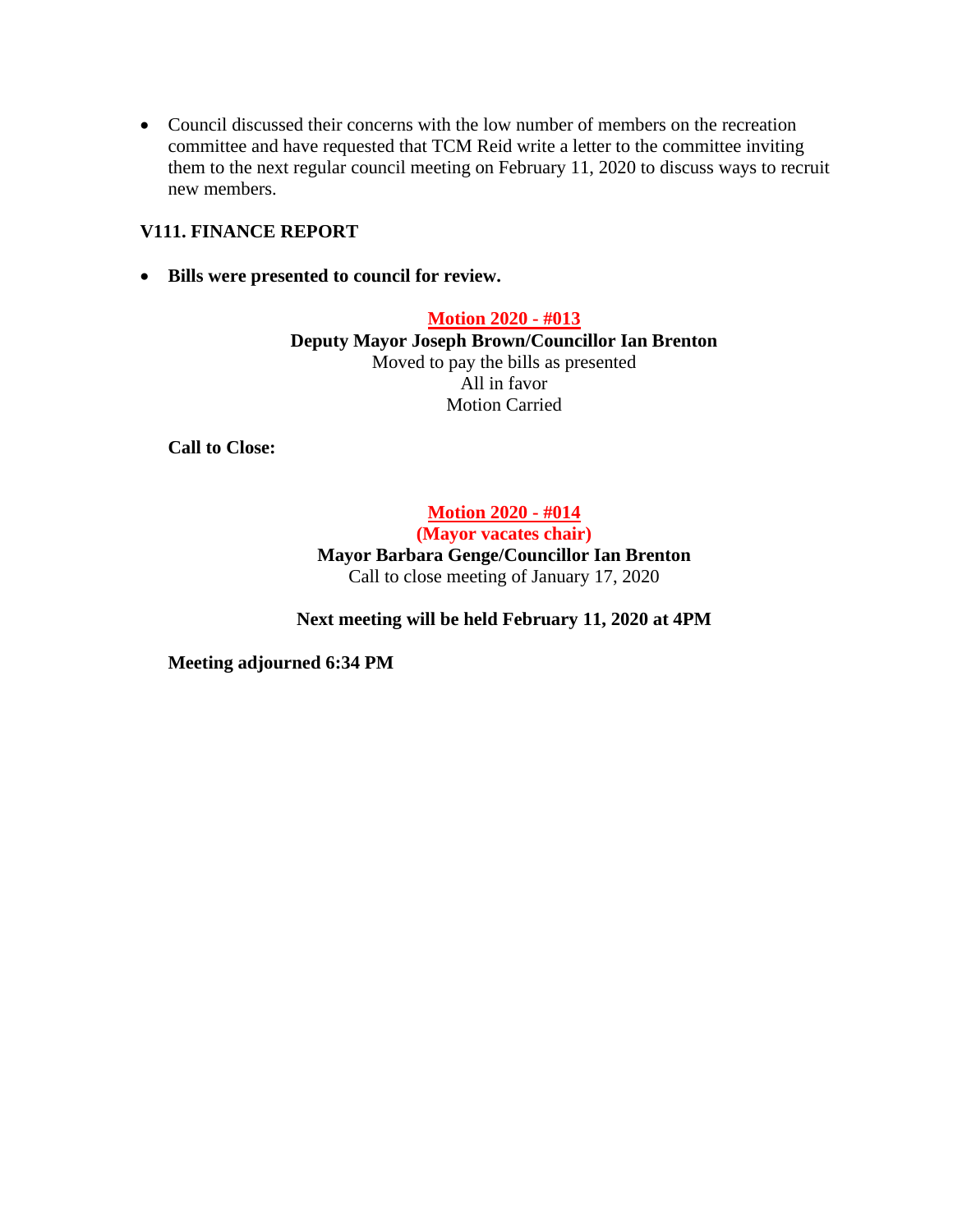# **VII. BUSINESS ARISING**